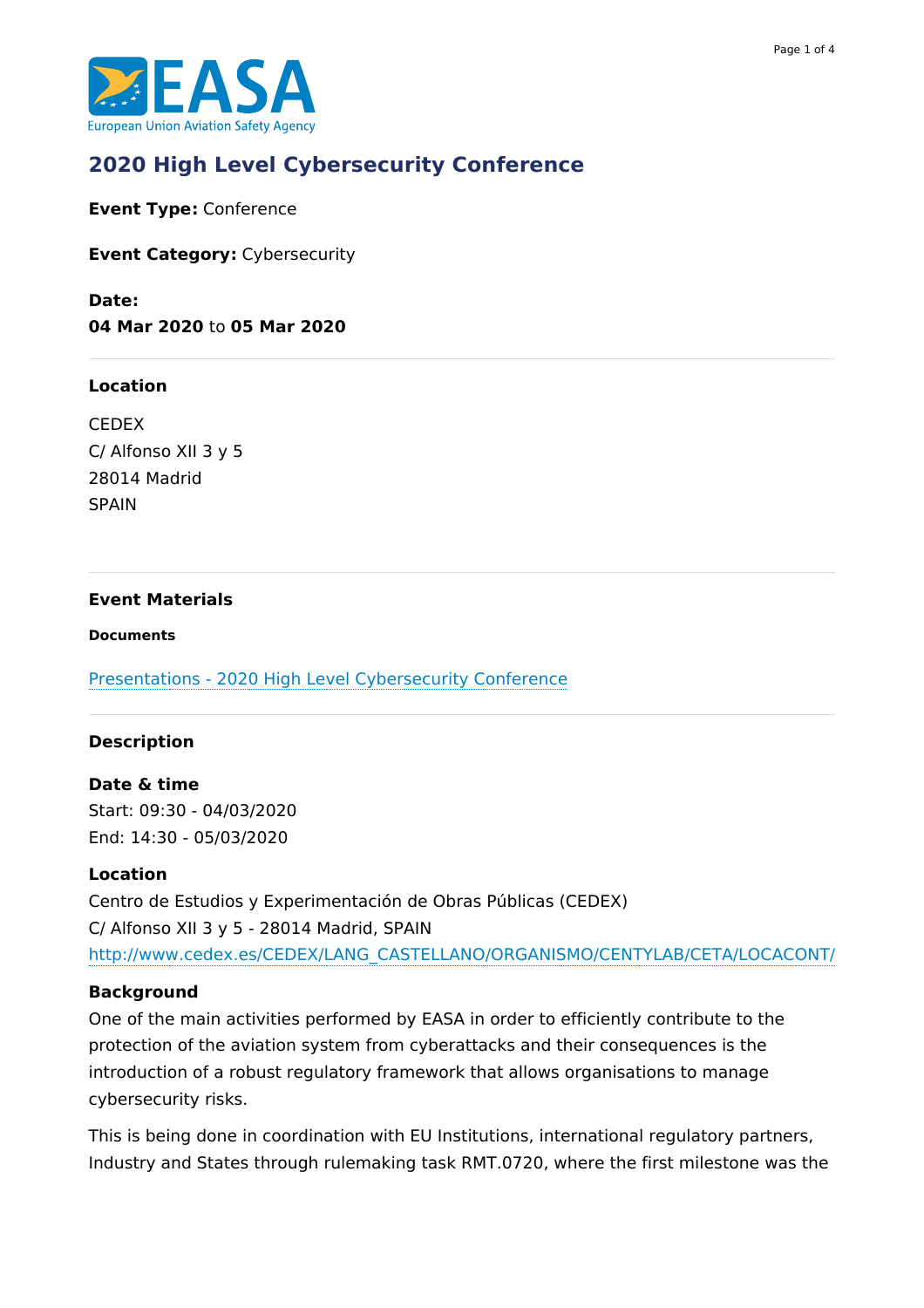publication, on 27th May 2019, of NPA 2019-07 proposing the introduction of provisions for the management of information security risks related to those information systems used in civil aviation. These provisions shall apply to competent authorities and organisations in all aviation domains (i.e. design, production, management of continuing airworthiness, maintenance, air operations, aircrew, air traffic management/air navigation services (ATM/ANS), and aerodromes), include high-level, performance-based requirements, and shall be supported by acceptable means of compliance (AMC), guidance material (GM), and industry standards.

The public consultation for NPA [2019-07](https://www.easa.europa.eu/document-library/notices-of-proposed-amendment/npa-2019-07) was open for comments until 27th September 2019 and the comments received are currently being evaluated by EASA in coordination with the European Strategic Coordination Platform (ESCP).

The NPA is published on EASA's website:

[https://www.easa.europa.eu/document-library/notices-of-proposed-amendment/npa-2019-](https://www.easa.europa.eu/document-library/notices-of-proposed-amendment/npa-2019-07) 07

# **Aim of the conference**

Similarly to what happened in previous years, EASA will be organizing in cooperation with a National Aviation Authority a "High Level Cybersecurity Conference" in 2020. **This event is being co-organized by EASA and the Spanish CAA (AESA) and will take place at Madrid (Spain) on 4th and 5th March 2020.**

This conference will focus on a number of key elements essential for the implementation of the future EASA cybersecurity requirements being developed through RMT.0720, in particular:

- Coordination between different authorities within the Member States (NAAs, cyber authorities, relevant ministries, etc);
- Coordination of implementation of the different cybersecurity regulatory frameworks (future EASA cybersecurity rules, NIS Directive 2016/1148 and Regulation 2015/1998;
- Risk management;
- Risk and information sharing.

# **Target audience**

The Conference is addressed to personnel of the European Institutions, agencies and organisations, members of the EASA advisory bodies, authorities of the Member States, international regulatory partners, representatives of the industry and representatives of interest groups, involved in the cybersecurity of all aviation domains.

#### **Agenda**

The Agenda is anticipated to cover at least the following topics:

- Coordination between different authorities within the Member States (NAAs, cyber authorities, relevant ministries, etc);
- Coordination of implementation of the different cybersecurity regulatory frameworks (future EASA cybersecurity rules, NIS Directive 2016/1148 and Regulation 2015/1998;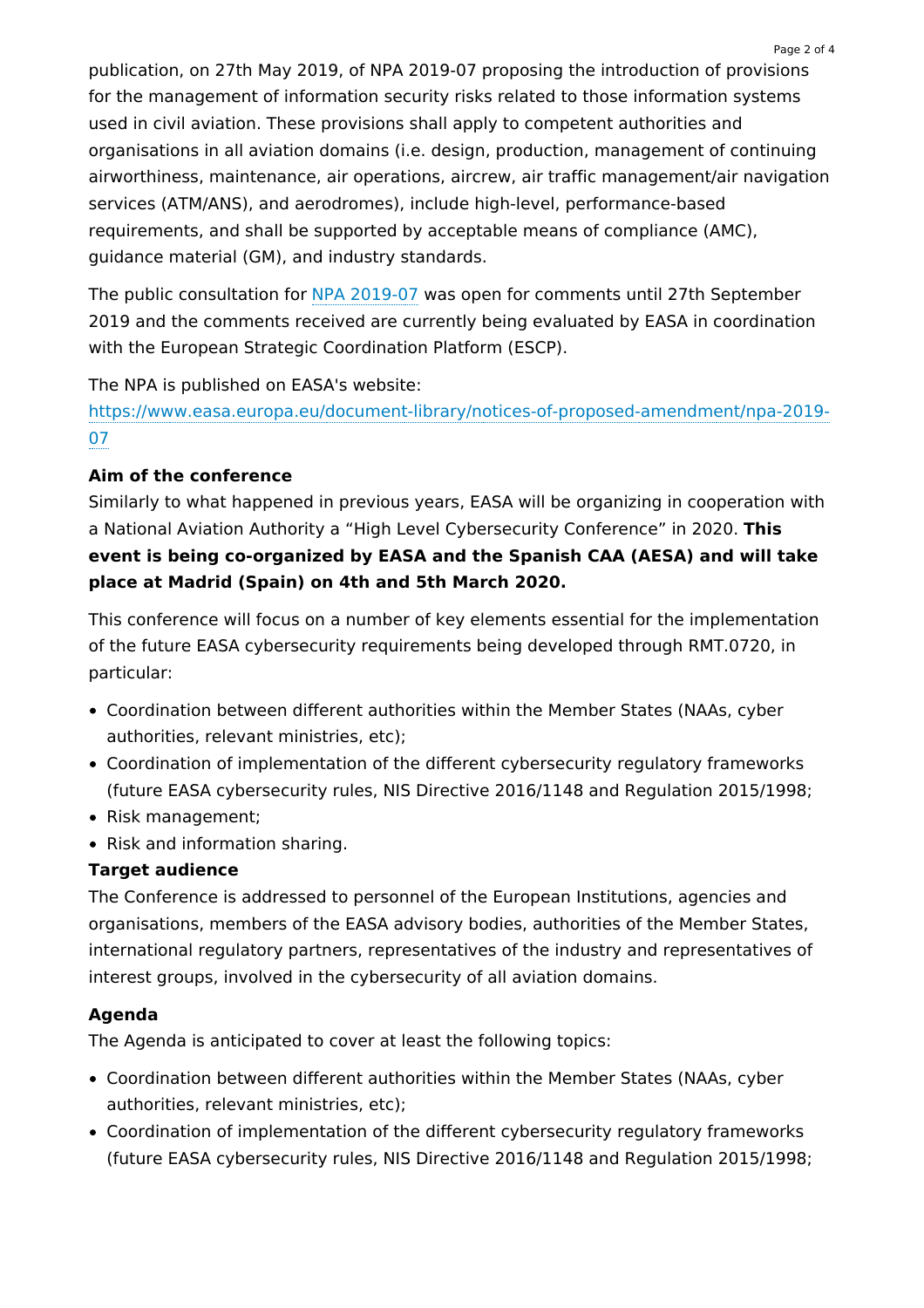- Risk management;
- Risk and information sharing.

# **Planned meeting documents**

All relevant documents will be uploaded at the events webpage before the meeting.

There will be no hardcopies handed out during the meeting.

# **Registration**

# **Participation to the workshop is free of charge and requires advance registration. Registration is open until Friday 21st February 2020.**

In order to participate, please submit a registration request to the following e-mail address:

juan.anton [at] easa.europa.eu

# **In the registration request please provide the following information:**

- In the "subject" of the e-mail state: "4th/5th March 2020 High Level Cybersecurity Conference in Madrid (Spain)"
- Your full name
- Organisation's name
- Country of the organisation
- Your position in the organisation
- Contact e-mail

### **Approval of the registration request will be required to ensure your**

**participation,** which will be notified to you by EASA in due time from the e-mail: juan.anton [at] easa.europa.eu

Due to the restricted availability of places, EASA reserves the right to accept only a limited number of participants per organisation.

# **Cancellation of registration**

If you have registered for the conference and, for whatever reasons, you are not planning to eventually attend, please inform EASA as soon as possible by sending an e-mail to the following address:

juan.anton [at] easa.europa.eu

#### **Planned meeting documents**

All relevant documents will be uploaded at the events webpage before the meeting.

#### **Accommodation and travel arrangements**

Participants need to take care of their accommodation and travel arrangements themselves.

# **Contact**

juan.anton [at] easa.europa.eu